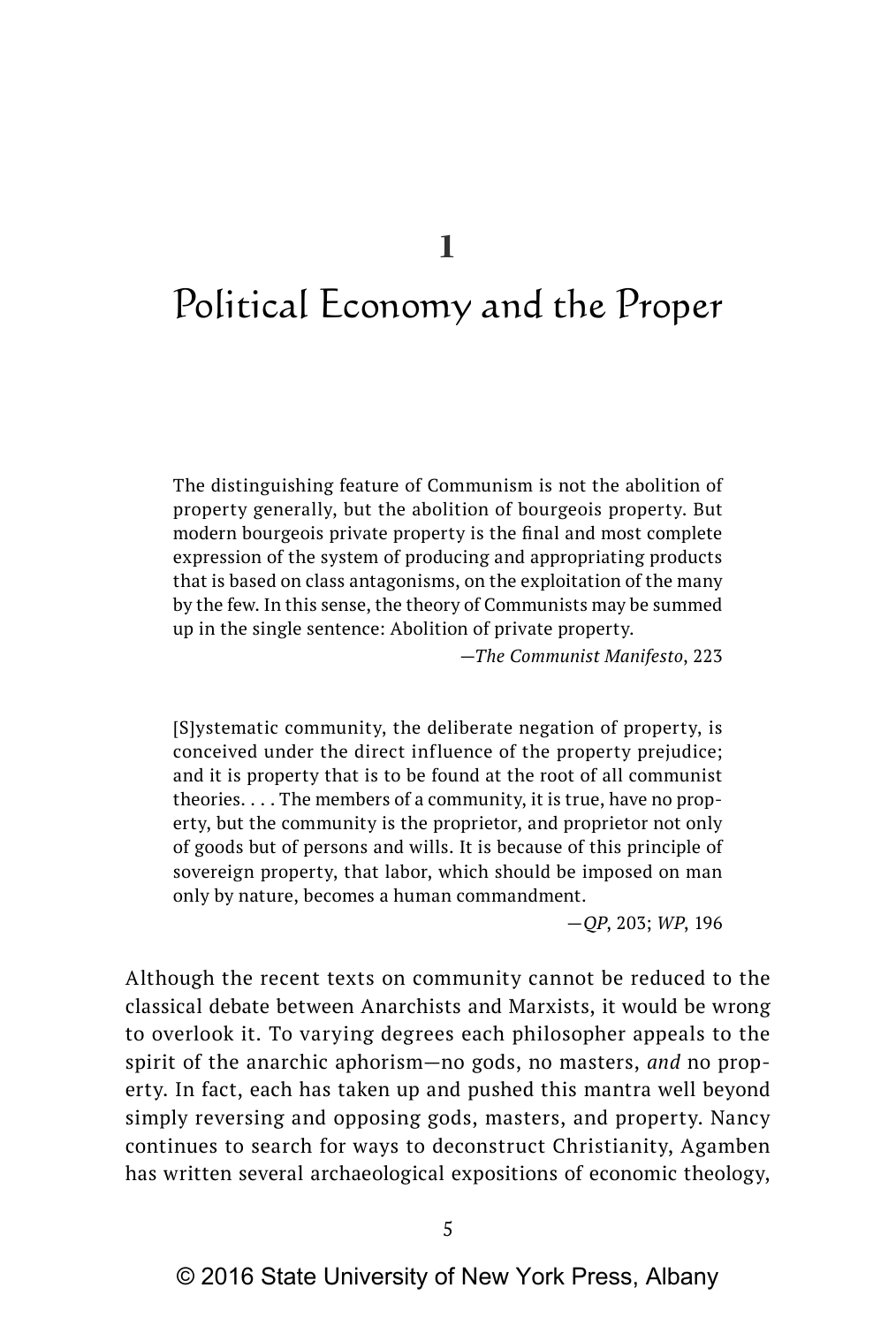and since the 1980s Esposito has sought to elaborate on various impolitical fissures that will disrupt the enclosure caused by political theology. The second precept is largely, but not exclusively, addressed through their critiques of metaphysical philosophy, especially the notion of the subject. In the substantive chapters on each of them, I return to the first two tenets repeatedly, but for the purposes of the opening chapter of this book, I want to focus on the third, which is at the forefront of each of their texts on community. Each attempts to conceive of community beyond the dispositif of the proper. Over the course of this chapter, I provide a rough outline of the rise of this political economy in the West, starting with Locke.

I have chosen to start with political economy before turning to Heidegger's ontology of the proper in the second chapter to demonstrate how significant this tradition is for the texts on community, especially Esposito's and Nancy's.

One cannot ignore the large shadow cast by Heidegger on the texts about community, as his work serves as the primary philosophical resource each draws from, especially Nancy and Agamben, but to commence with Heidegger would lead us down a treacherous path. For starters, we would have to deal with his retrograde politics, a problem that has proven to be a source of great consternation in the secondary literature on each of the three philosophers.<sup>1</sup> Heidegger's critics also charge him with obscurantism, a charge that has also been laid on our three main philosophers. Étienne Balibar, for example, praises Esposito and Nancy for their rigorous deconstruction of the role of property in the constitution political borders in an essay called "Citizenship without Community" in We, The People of Europe (2004). Elsewhere, however, he takes issue with those who seek to deconstruct the proper, notably Derrida. Such efforts, he argues, represent a shallow, postmodern, and, by implication, ideological defense of the liberal archetype of the possessive individual. What else can come from Derrida's call for "ex-appropriation" than Heideggerian wordplay, such as that between "*Eigen, Eigentum, Eigenschaft,* and *Ereignis*"  $(2002, 313)$ ? Heideggerian eschatology, he continues, may lead to "an *Enteignung* [dispossession], a depropriation or disappropriation of the subject, of what is 'proper' to the subject (*Eigen*)," but, he asks, how formidable is political resistance when its source is etymology? To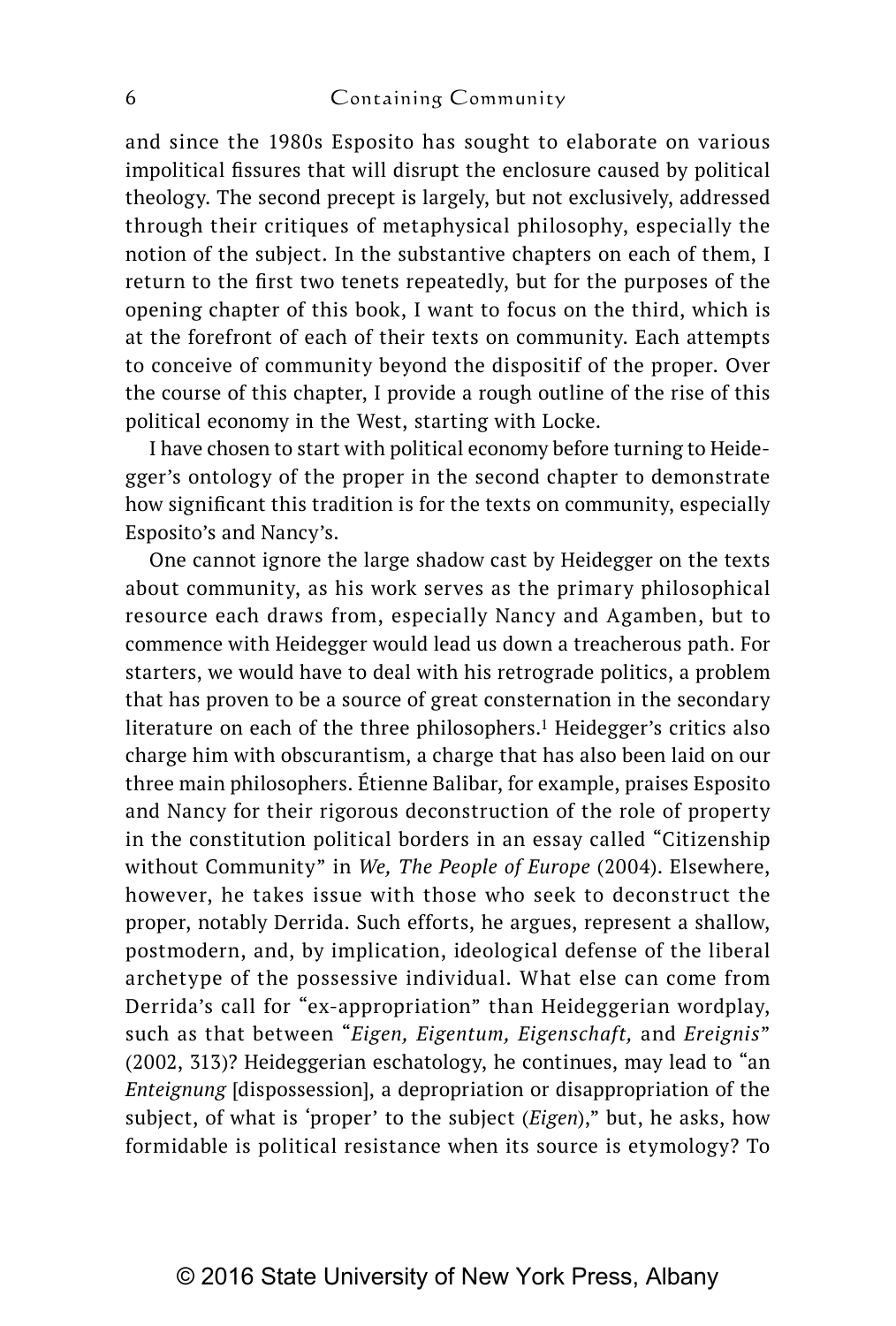oppose appropriation as the lever for revolutionary social changes, he concludes, is a de facto promotion of a radical form of alienation, *abyssal alienation*, by which he means a radicalization of difference (2002, 315).

It is precisely the terms of this critique that Agamben, Esposito, and Nancy address, not solely in the so-called "jargon of authenticity," but in their political and economic horizons. Balibar's critique goes beyond simply indicting them for being Heideggerians, because it presses up against a much broader problem that each philosopher has struggled with: trying to formulate a type of politics that avoids, rather than counters, the trappings of the dispositif of the proper. Nancy's and Agamben's vehement opposition to formulating political prescriptions and ascribing to any operative type political practice, for example, has become a sticking point among their critics.<sup>2</sup> We might even call theses critiques updated versions of the longstanding dogma held by Marxists that the anarchic refusal to combine economic appropriation with political appropriation (i.e., the state must be seized along with the factories), leads to an utterly impotent form of politics. Each of the three main philosophers we examine in this book, however, has provided a litany of tools for rethinking precisely how the dogmatic call for appropriation, or worse, re-appropriation, represents nothing more than an ideological defense of the dispositif of the proper. What if politics are no longer conceived in the aporetic dialectic of alienation and appropriation? Moreover, what if community itself is no longer constituted as something that is proper to those who belong and thus improper to those who don't?

Before we get to these questions, much context must be provided. Over the course of this and the next chapter I have selected a handful of themes that must be covered before I turn to the substantive investigations of the three philosophers. What follows is not a comprehensive overview of the broader problematic of proper, but rather a rough sketch. In this chapter, I provide a brief account of the role of the political economy in modern Western political theory. Then I examine, in broad strokes, the three authors' general critique of the role of the proper in formulating community. I end by addressing their common goal of dis-containing community. In the second chapter, I return to each of these issues, explicitly addressing them in relation to Heidegger's ontological philosophy.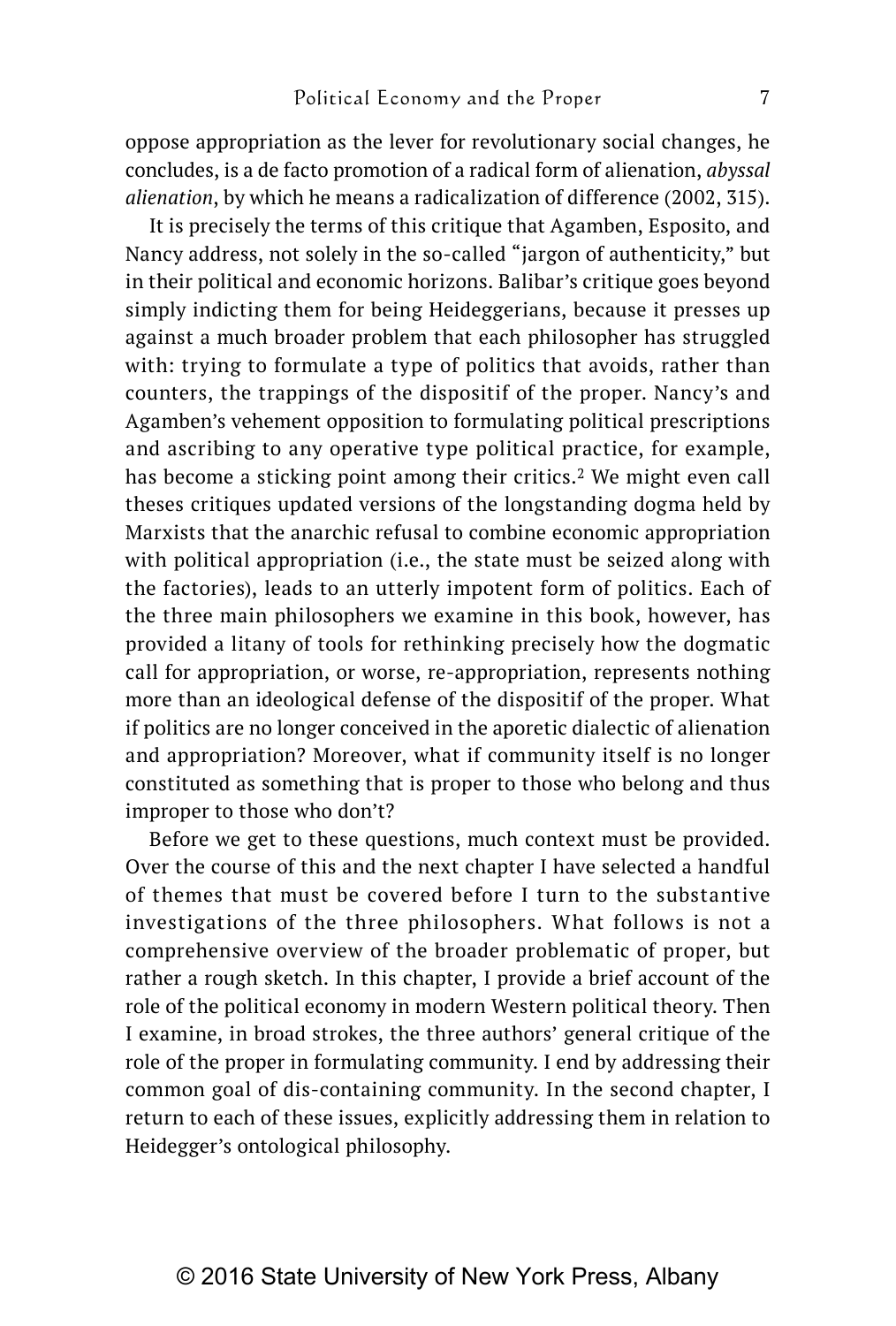## 8 Containing Community

## I. The Proprietary Confusion

If we were to pinpoint a central moment in the genealogy of this dispositif, we would have to begin when the West set out to colonize the rest of the world. Pope Alexander VI's Papal Bull of 1493, the enclosure movement in England, and the social contract tradition epitomized by John Locke's theory of property, are three formative moments in what is now an unrelenting and all-encompassing process. Today, we are well beyond the point of "primitive accumulation" as the relentless drive to appropriate things has engulfed everything that has stood in its path. In our contemporary neoliberal era, we are running out of objects to convert into property.3 Very few are immune to the proper, as conservatives, liberals, and communists alike are dogmatically committed to this now hegemonic dispositif. At its core rests the modern model of the proprietary subject. Although Hugo Groitus was the first to articulate this subject, Locke's version became the archetype that we still employ today.4 In paragraph 27 of his *Second Treatise on Government*, Locke famously claimed:

Though the earth, and all inferior creatures, be common to all men, yet every man has a *property* in his own *person*: this no body has any right to but himself. The *labour* of his body and the *work* of his hands, we may say are properly his. Whatsoever then he removes out of the state of nature hath provided, and left it in, he hath mixed his *labour* with, and joined to it something that is his own, and thereby makes it his *property*. It being by him removed from the common state of nature hath placed it in, it hath by this *labour* something annexed to it, that excludes the common right of other men: for this *labour* being the unquestionable property of the labourer, no man but he can have a right to what that is once joined to, at least where there is enough, and as good, left in common for others.

Locke's liberal doctrine of property represented a radical break from the two conventional doctrines of his time—"acquisition"/"conquest" and "legal division" (Arendt 1998, 110). Property and ownership had been viewed as human inventions that were supported by human laws, but Locke argued that the human is by nature a proprietary being. There are two essential elements in this new model of the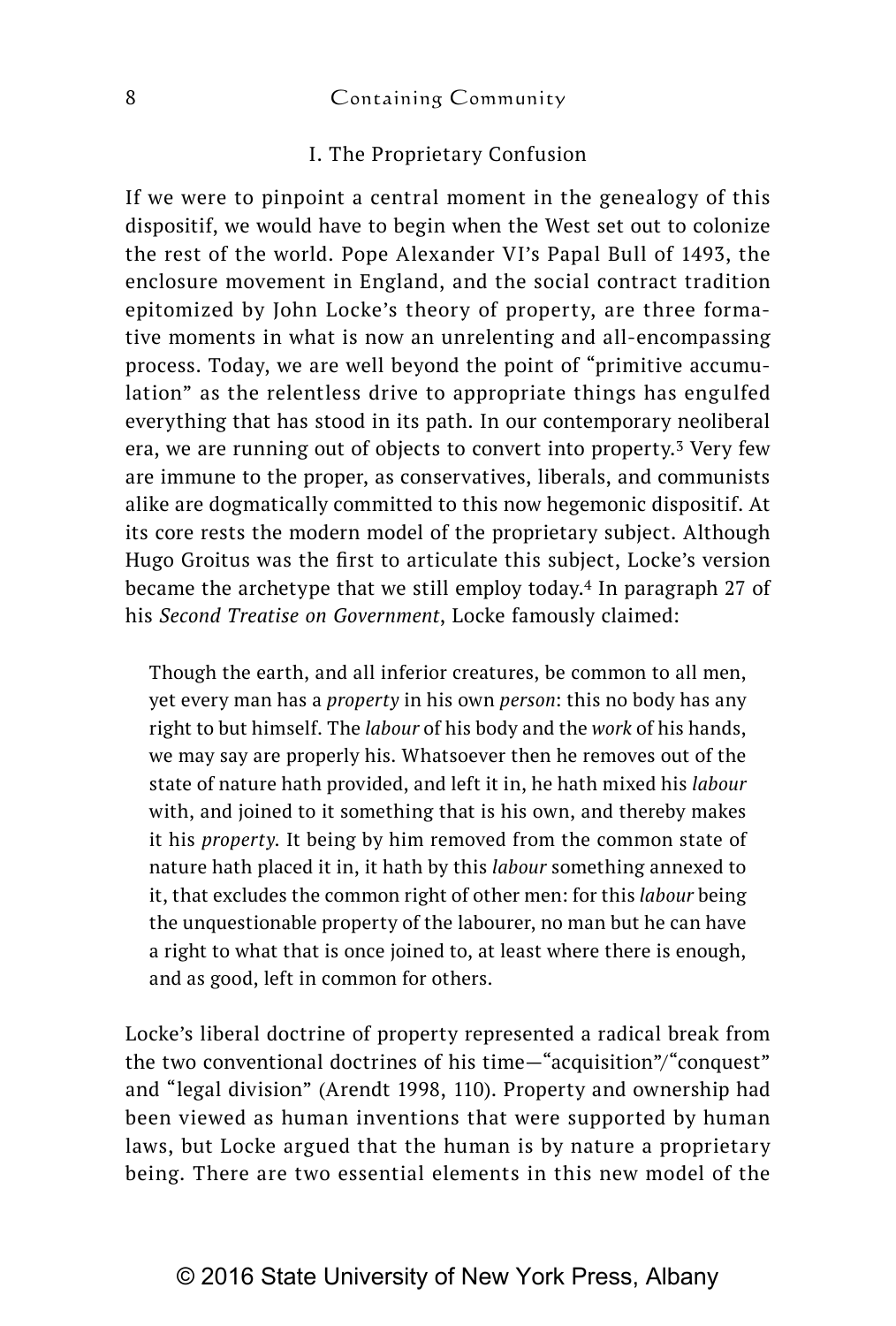subject, which has had drastic effects on modern thought: he elevated the personal as the principle domain of property, and he created a stark division between the proper and the common.

First, above and beyond the *animal laborans* or *Homo faber*, Locke's human is a *Homo approprians.* She is not just an owner of herself, but also of all that she produces through her labor. This formulation established a modern paradigm of property, which grounded ownership in the idiom. Second, *Homo approprians* is also an anticommunal model of the human. Prior to his reversal, the natural world was largely viewed as a common world. In the commons there were no distinctions between things held or not held because everything stood in its preappropriated and natural state. Everything could be shared and put to common use. In Locke's formulation, however, the proper is constituted through the very negation of the common as uncommon. This uncommon orientation rests at the very core, perhaps the essence of the proper.

Both these elements are present in the central activity of the appropriating human: *taking* things and rendering them one's own. Locke claims, for example, that property begins with the act of "taking any part of what is common, and removing it out of the state nature leaves it in" (1980, §28). Taking a good from the common, however, is not enough to constitute it as private property, for this can only occur when laborers "add" to it. This appropriative action therefore consists of two moments—first, taking something from the commons, and second, converting it into a fabricating thing. In the process, part of the subject is transferred into the thing, which according to Locke is enough to claim the thing as an extension of one's own private sphere. The thing becomes a part of that person, and therefore the appropriator should be entitled to exclusive ownership and enjoyment of the thing, with the proviso that one should never accumulate excessive amounts of property. The act of appropriation not only "inclose[s] it [the appropriated thing] from the common" (1980,  $\S$ 32), he argues, but it also creates a private boundary that "excludes the common right of other men" (1980, §27). It constitutes an "enclosure," "boundary," or "distinct territory" that shields the private proprietor from the commons (1980, §37). The liberal state, therefore, has a duty to protect the "private rights" of those who bear "private property," and not just the commons (1980, §28). The state, he famously announces, must serve the "mutual *preservation* of the lives, liberties and estates, which I call by the general name, *property*" (1980,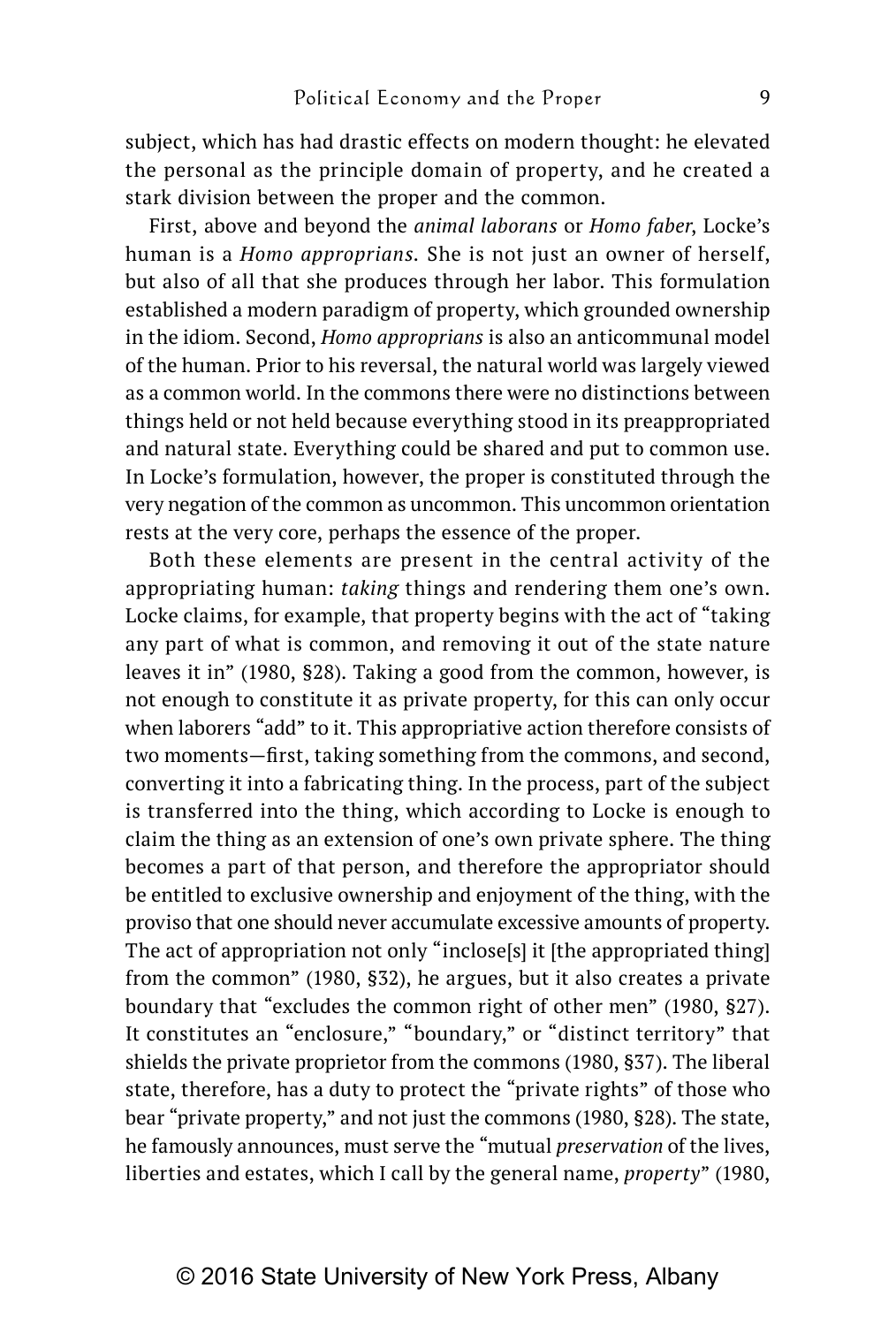§123) or simply "the preservation of their property" (1980, §124). It is this very extension of property to include not just estates (belongings) but also lives and liberties that becomes the *raison d'état* of the modern liberal state. Locke's invasive model of property is, of course, formulated as a late defense of the enclosure movement. It would take a few more centuries for the idiom to completely appropriate the proper and the proper the idiom, but Locke set the wheels of this proprietary confusion in motion.5

\* \* \*

In *The Human Condition* Hannah Arendt claims that when Locke extended property to include the personal, he created a menacing confusion that continues to confound modern political thought and politics. He gave the modern state a contradictory mandate: to protect a person's right to invade and to protect a person's right to an exclusive domain. On the one hand, the state was elevated as the guardian of private property. It was charged with the role of preventing the commons from further intruding into the public sphere (1998: 111). On the other hand, he failed to distinguish between political and economic rights because his notion of property is all-encompassing. Thus, the state was tasked with defending private property in general.

From Arendt's republican perspective, Locke's economization of politics created a major impasse. To become a genuine *zoon politikon*, there must be a clear separation between the *idios kosmos* and the *koinos kosmos*. The *oikos* is supposed to shield the *idios kosmos* from the common, and political beings must have their own personal space to reflect and develop on their own accord. In capitalism, however, the private is completely exaggerated. Property over things is confused with property over one's person, and the state is obligated to preserve private property in general. The net result is a pervasion of privacy. Modern states, she contends, privilege the "privative trait of privacy," mere privation, which is a kind of privacy that the Greeks attributed to "idiots" (ibid.). This is a far cry from the positive sense of the private, which the Greeks referred to as "the privacy of 'one's own' [*idion*]" (1998, 38). This is her famous thesis that in modern societies the blending of the public and the private spheres leads to an erosion of both. When the *koinos* is mixed with the *idios*, neither performs its proper function. If everything is property, we no longer have a common world, but a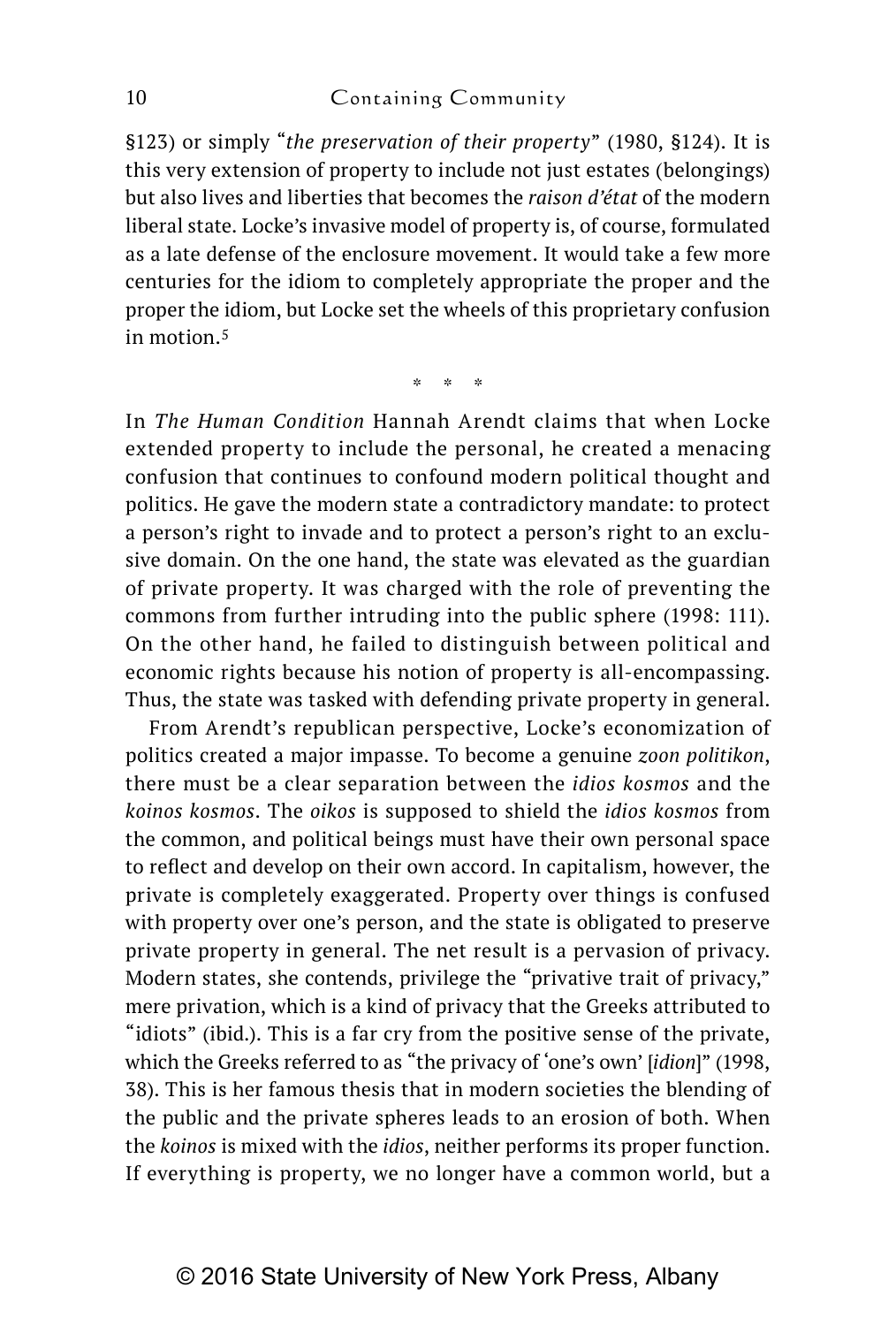social world. Put in Fenichel Pitkin's terms, the big "blob" of the social destroys the common (1998).

What is striking about Arendt's critique of the conflation of the proper with the idiom is her subtle reflection on the modern paradigm of political economy. When the political is dominated by the economic, the result is mass political privation. Moreover, when property is retranslated into political terms—the possession of the fundamental democratic right to individual autonomy—the political subject represents a mirror image of the economic private proprietor. Beyond Locke's appeal to the *animal laborans* as the source of property, the central political conflict for *Homo approprians* is based on property and, of course, its central political-economic activity is appropriation. The conflict between the bourgeoisie and the proletarians is one between bad versus good forms of appropriation. If the private appropriation of the bourgeoisie is simultaneously economic and political, the only way the collective form of appropriation by the proletarians can be truly revolutionary is if their appropriative response is likewise economic and political. Either way, appropriation becomes the medium of human relations. "The body," she argues, "becomes indeed the quintessence of all property because it is the only thing one could not share even if one wanted to"  $(1998, 112)$ . Yet, she argues that the body is ideally a private entity that cannot be divided or shared (koinos). When the state regulates appropriation, the economic and political senses of property are confused, and the idiom is confused with the proper. This confusion between the economic and the political is addressed by Agamben and Esposito in their biopolitical writings, which I return to in later chapters, but for now it is necessary to focus on the classical accounts of this problem. Although it is not possible to cover the entire literature concerning Locke's conflation of the proper with the idiom, or, to put it differently, his proprietary confusion, it is necessary to address a few introjections that will help set the stage for the three substantive chapters in this book. I briefly examine the early critiques of this confusion raised by Marx and Proudhon. Then I will briefly turn to C. B. Macpherson's and Étienne Balibar's writings on this problem.

 $\mathbf{r}$ 

Marx and Proudhon actually held very similar positions on the proprietary confusion. Both were critical of Antoine Destutt de Tracey's sensualist reading of Locke. In a rarely cited passage in the second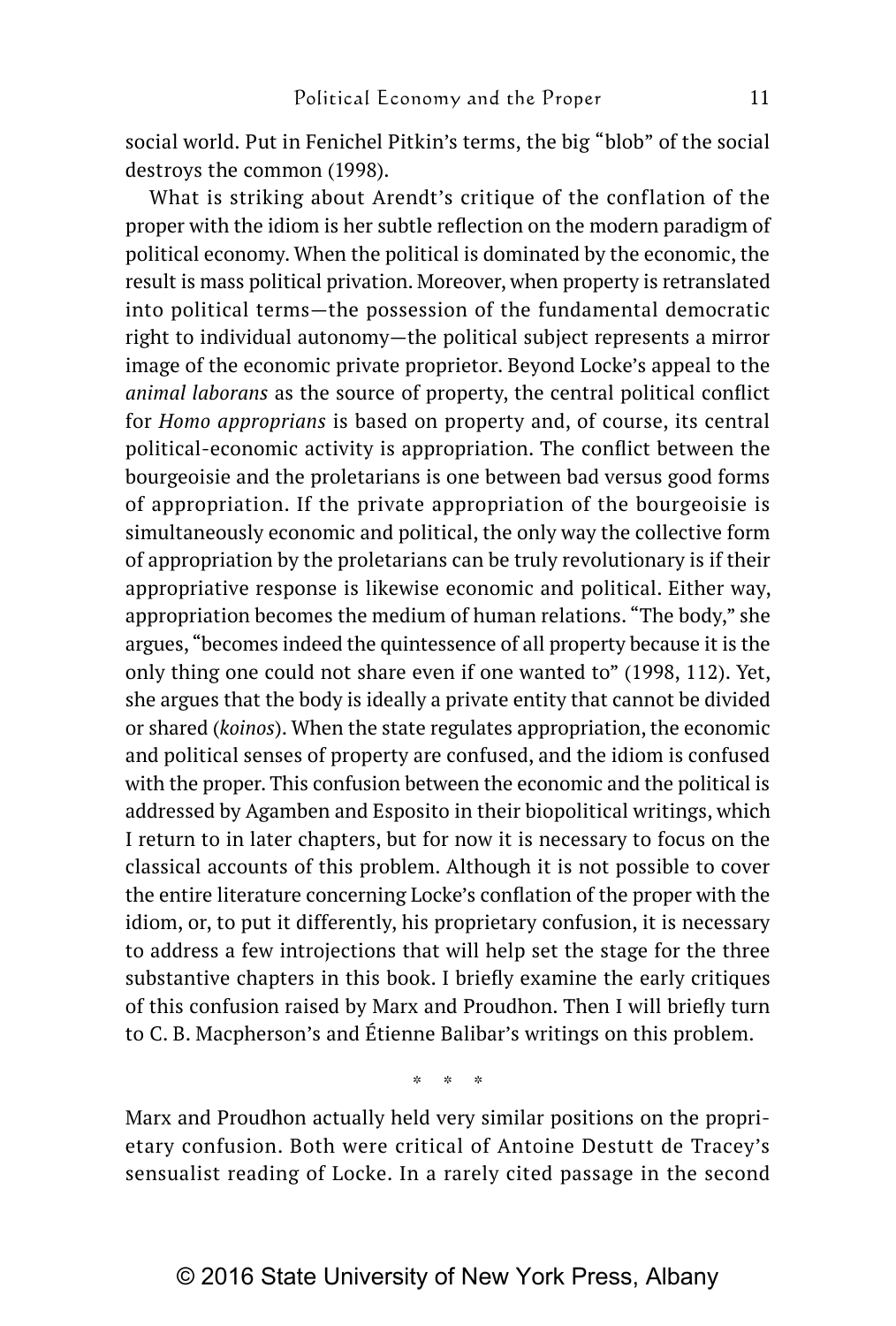part of the first book of The German Ideology, Marx and Engels consider the distinction between property (*Eigentum*) and personal peculiarity (persönlichen Eigentümlichkeit) (1998, 245-48; 1954, 210-12). They criticize Destutt de Tracey and Max Stirner for reducing personal peculiarity to property. Such an etymological reduction, they contend, represents an ideological defense of private property. Destutt de Tracey, they argue, serves the interests of private property when he treats "individuality" as an "inalienable property." By holding that "*propriété*, *individualité* and *personnalité*" are "identical," they claim, the "the me [*moi* in French] includes the mine [*mein* in German]"  $(1998, 245; 1954, 210)$ . Personality (the me) is confused with private property (the mine). Marx and Engels dismiss this simple *jeu de mots* of *propriété* and *personnalité* as a "liberal" interpretation of socialism. They also accost Stirner for his *Wortspiel*, which is really a *Wortverdrehung* (twisting, distortion of words) of *Eigentum* (property) and *Eigenheit* (peculiarity or character). Stirner carries this "theoretical nonsense" to the extreme point when he "declares" that the *Eigen* (proper), which he reduces "to the concept of property," is "an eternal truth." He thus provides an ideological defense of private property when he exploits "the etymological connection between the words *Eigentum* and *Eigen*" (1998, 246-47; 1954, 211). Such etymological nonsense, they note with a berating tone, leads Stirner to reduce the indispensable "to have" to private property. Could one not "have a stomach ache" in a communist society, they ask, without reducing it to the register of property  $(1998, 246; 1954, 211)$ ?

Marx and Engels argue that those who reduce the person to property weaken the communist cause. Private property would be enlisted to defend the personal against the forces of communal property, but in "reality" the personal cannot be reduced to property because "I only have property insofar as I have something vendible, whereas what is peculiar to me [*meine Eigenheit*] may not be vendible at all" (1998, 247; 1954, 211). Although "private property" has "alienated [*entfremdet*] the individuality, not only of people, but also of things" in capitalism, the distinction between property and personal peculiarity is not erased (ibid.). They are only indistinguishable in the worldview of the bourgeoisie, where the "sphere of synonymy" between "*propriété Eigentum und Eigenschaft*" and "*property Eigentum und Eigentümlichkeit*" appears to be a reality (1998, 248; 1954, 212). $\epsilon$  Private property becomes the common measure, that is, commodification in a double sense,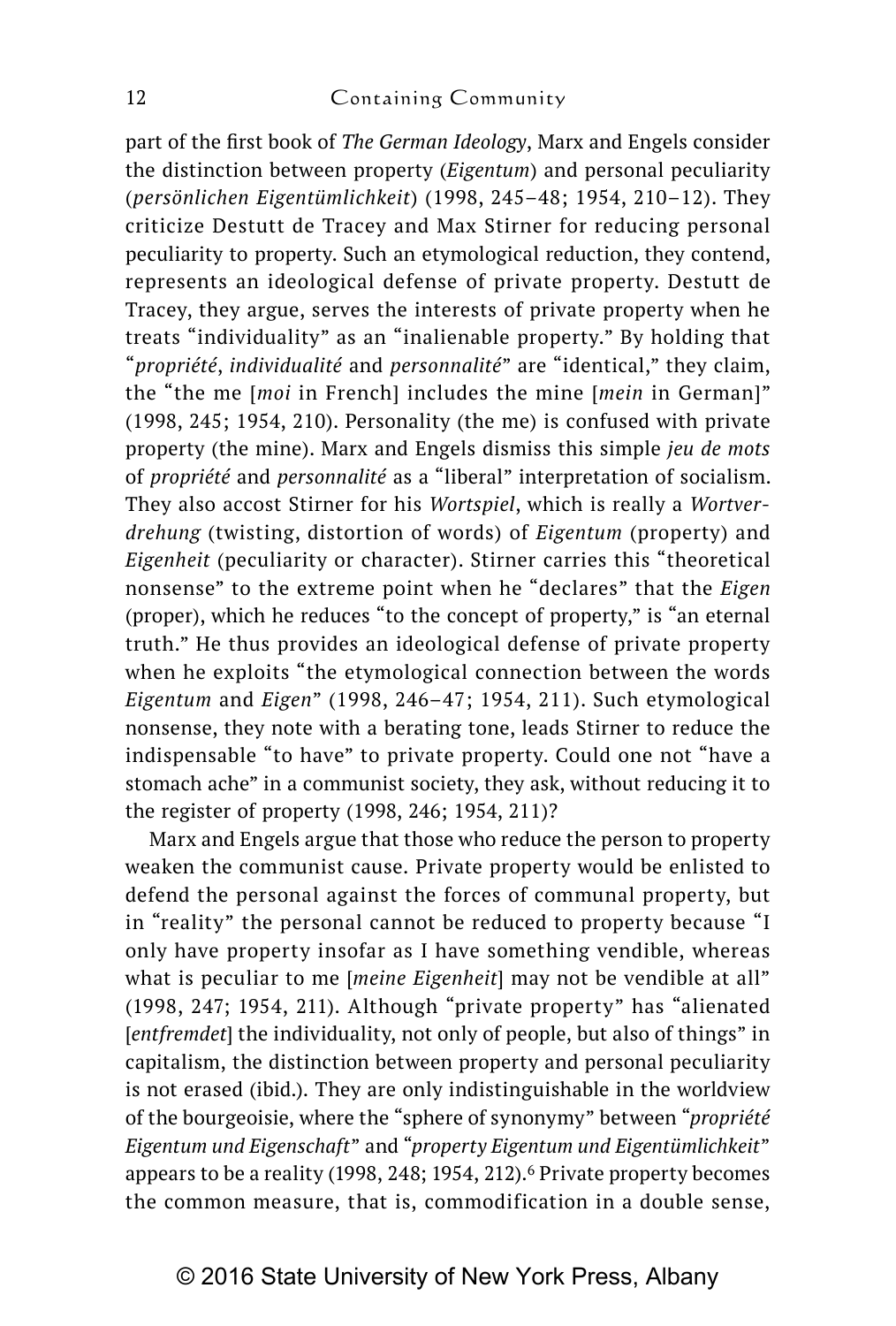of everything.7 Derrida cites this passage in *Specters of Marx* and in *Margins of Philosophy*. In the earlier work, he argues that this "critique of etymologism" raises the question about "the history and value of the proper—*idion, proprium, eigen*," which is found not only in Marx and Engels, but in "several others (Plato, Leibniz, Rousseau, etc.)" (1982, 216, fn. 13). It is not without significance, he remarks, that Marx and Engels chose to use "the proper" as their "example" in this passage.

Five years before Marx and Engels started writing *The German Ideology*, Pierre Joseph Proudhon's *What Is Property?* was published. Proudhon argues that Destutt de Tracey made a "puerile confusion" by reproducing the metaphysical prejudice that "everything which man could call his own was identified in his mind with his person" (QP, 50; *WP*, 52). This "false analogy" led him to equate "possession of things" with "property in the powers of the mind and body"  $(QP, 50; WP, 53)$ . It created a tautological characterization of property as "the property of the property of being a proprietor"  $OP$ , 50;  $WP$ , 52).<sup>8</sup>

Destutt de Tracey's confusion is based on a defense of the modern liberal reading of "sovereignty." Proudhon claims that the democratic notion of sovereignty replaces the monarchic model of the grand Master with multiple self-mastering individuals. To justify selfmastery, individuals have to be conceived of as private proprietors and as sovereign masters. Liberals such as Destutt de Tracey confuse the economic with the political in order to constitute a sovereign subject. A sovereign man is treated as if he is a "proprietor even of his own faculties," deplores Proudhon (QP, 50; WP, 53). Proudhon has two problems with this reduction.

First, the traditional concept of sovereignty as "'*the power to make laws*<sup>2</sup>" is a "relic of despotism" (QP, 28; WP, 30).<sup>9</sup> In reference to the nineteenth-century distinction between reason and passions, he argues that democratic sovereignty is based on a simple shift in the rule of passions from one person to several (OP, 27; WP, 29). As the mere "expression of the will," sovereignty is inseparable from the passions. It is not based on justice, which appeals to "law" as the "rule of reason." Therefore, he concludes, the events of 1789 were merely a slight "progress[ion]" in sovereignty, not a "revolution," and Rousseau's social contract, based on the general will, represents a continuation of the antiquated sovereign paradigm (QP, 28–29; WP, 29–30).

Second, by failing to distinguish between "acquired" things and "innate" qualities, the "right of property" is generalized to include the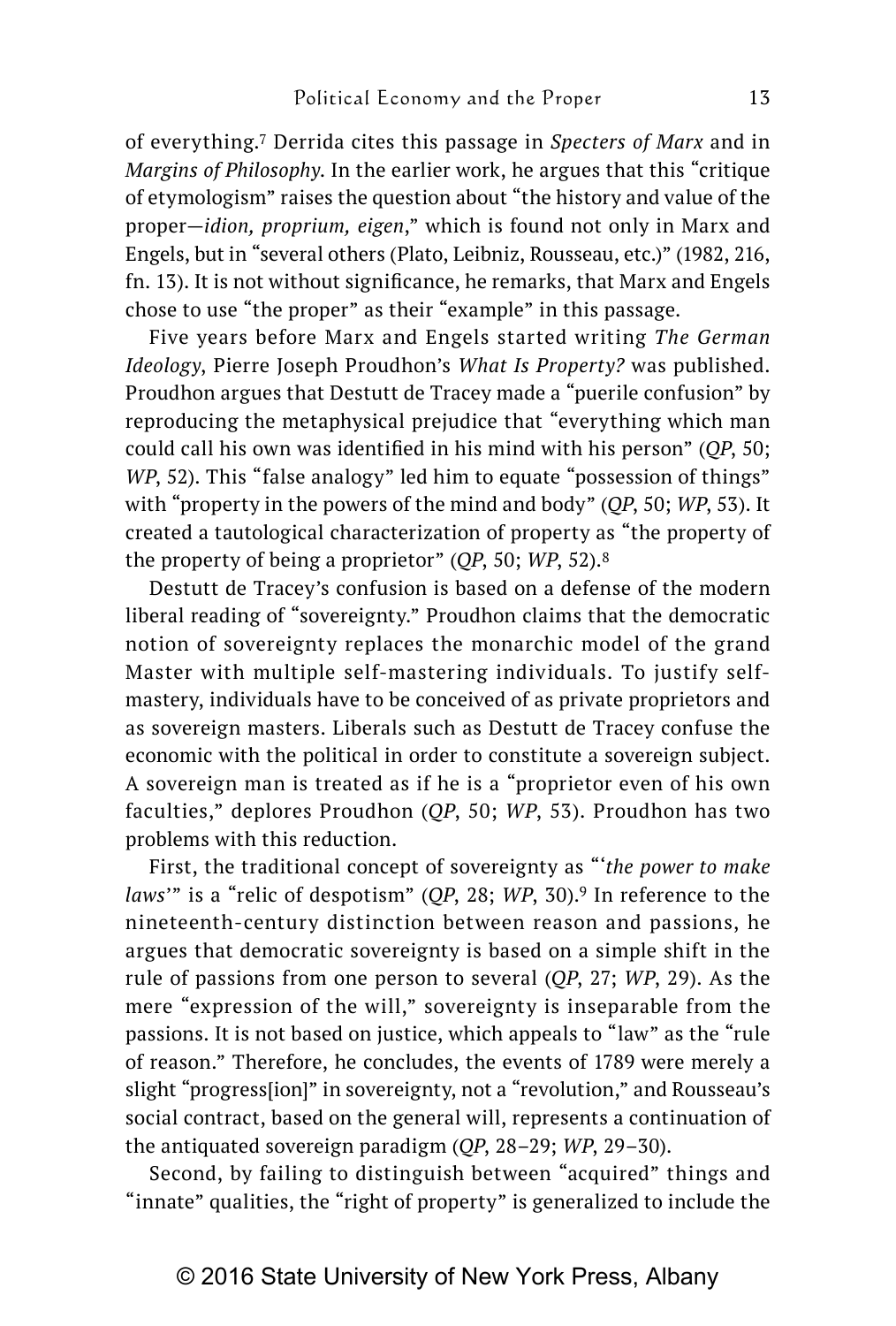"right of [personal] domain"  $(QP, 49-51; WP, 52-53)$ . Idiomatic qualities are thus reduced to the judicial "right of domain over a thing" (QP, 49; WP, 52).<sup>10</sup> Beyond the linguistic confusion of property qua quality and property qua economic thing, he is also troubled by how this operation draws from the metaphor of the self-mastering subject. He dismisses this by raising the aporia of self-reflection to argue that one cannot "own," "dominate," even "control" one's faculties as a "sovereign master"; rather, one can only make "use of them" (QP, 50; WP, 53). Moreover, since a despot is satiated by self-satisfaction, she is dominated by her senses rather than intellectually in control of them. Therefore democratic political economy represents a pluralization of despotism.11

There is a second strain in Proudhon's critique of the property prejudice that brings us back to Locke's *Homo approprians.* In his proclamation that "*la propriété, c'est le vol!* ["property is theft!"]," he does not just challenge the bad form of appropriation, like Marx, but he also questions how property itself is constituted. In a subsection of chapter 5 called "Characteristics of Community and Property," Proudhon argues that the social contract represents nothing more than an ideological tool devised by conspiring thieves who aim to enhance their private interests at the expense of the commons (QP, 1867; WP, 2005). This critique has been repeated many times by social and political theorists. Rousseau, for example, admitted that the social contract served as a weak substitute for communal relationships.12 Proudhon's critique is based on a distinction he makes between classical and modern notions of property. He argues that the modern notion of property creates a particular type of prejudice that is antagonistic to community. With romantic undertones, he appears to be advocating for a resurrection of the classical model. Classically, he argues, property was viewed as something that was *held back* from others. To appropriate and convert something into property was an exclusionary act. It blocked others from having direct access to the good. Property thus was conceived as an exclusive enclosure that was antagonistic to the commons. On the flip side, the commons was conceived as a place that was open and inclusive. It was a place where everyone was expected to unreservedly share with each other. In the commons, people were less inclined to hold things back to be used exclusively for themselves.

This is, of course, an exaggerated reading that paints a picture of the commons as the place where sharing happens in absolute terms, which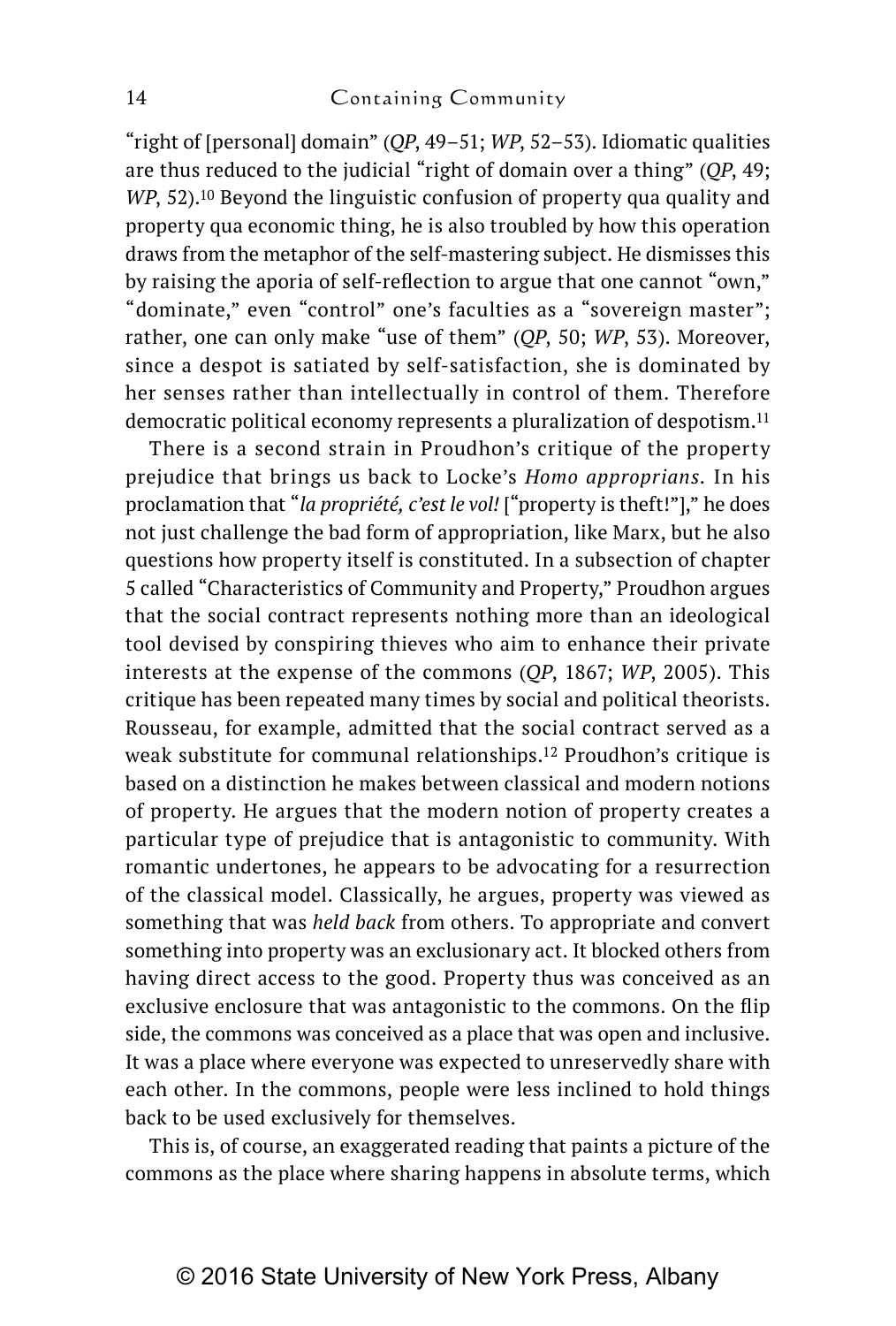is a romanticized and problematic image of community. Yet Proudhon does appear to insinuate that the commons is the place where sharing occurs without reservations. This ideal, he claims, is present in the eighth commandment, "Thou shall not steal" (OP 205, WP 198). "The Hebrews,"13 he continues, understood *lo thi-gnob* as "'Thou shall not steal,' that is, thou shall not hold back/retain [*tu ne retiendras*], thou shall not put anything aside for thyself." To be openly received into the commons, then, one must openly "bring all that he has" without "secretly" holding back a portion for himself. In other words, nothing is set apart, withdrawn, hidden, or concealed because the commons is ideally an open place. To enter the commons, one must *let go* of possessions and proceed with open hands. Letting go in this formulation is an activity that releases one's grasp over the good, which is different than making a gift of one's goods as if they were things that could be offered as a contribution, like a tax.

Proudhon's main concern in this passage is the possession of goods or objects. He did not carry this analysis as far as contemporary theorists of community have by extending the opening to include individual identity. Agamben, Esposito, and Nancy summon the powers of dis-containment to the fullest extent possible to thoroughly disrupt the appropriative disposition of the modern subject, whereas Proudhon was merely concerned with highlighting the privative orientation of the modern model of property. The three contemporary theorists also have Heidegger's distinction between the primary modalities of holding and letting go to draw from, which I will discuss in detail in the next chapter. Nevertheless, Proudhon's critique of the property prejudice provides an interesting opening for challenging the standard model of *Homo*  approprians as the creature who is defined by its capacity to take things.

The classical model of exclusionary property oscillated between holding and letting go, and only the modern model treats property as invasive. It oscillates between the modalities of taking and giving. Proudhon argues that the primary source of this particular conception of private property is thievery. His proof for this claim is etymologically based. In Latin, he claims, theft (le vol) is either referred to as fur ("I carry away"/"*j'emporte*") or latro ("I conceal myself"/" je me cache") *(QP*, 205; *WP*, 198). His reference to carrying away is consistent with most Indo-European languages, which treat theft as an action that carries away (deferre is the root of "differ" and "defer") something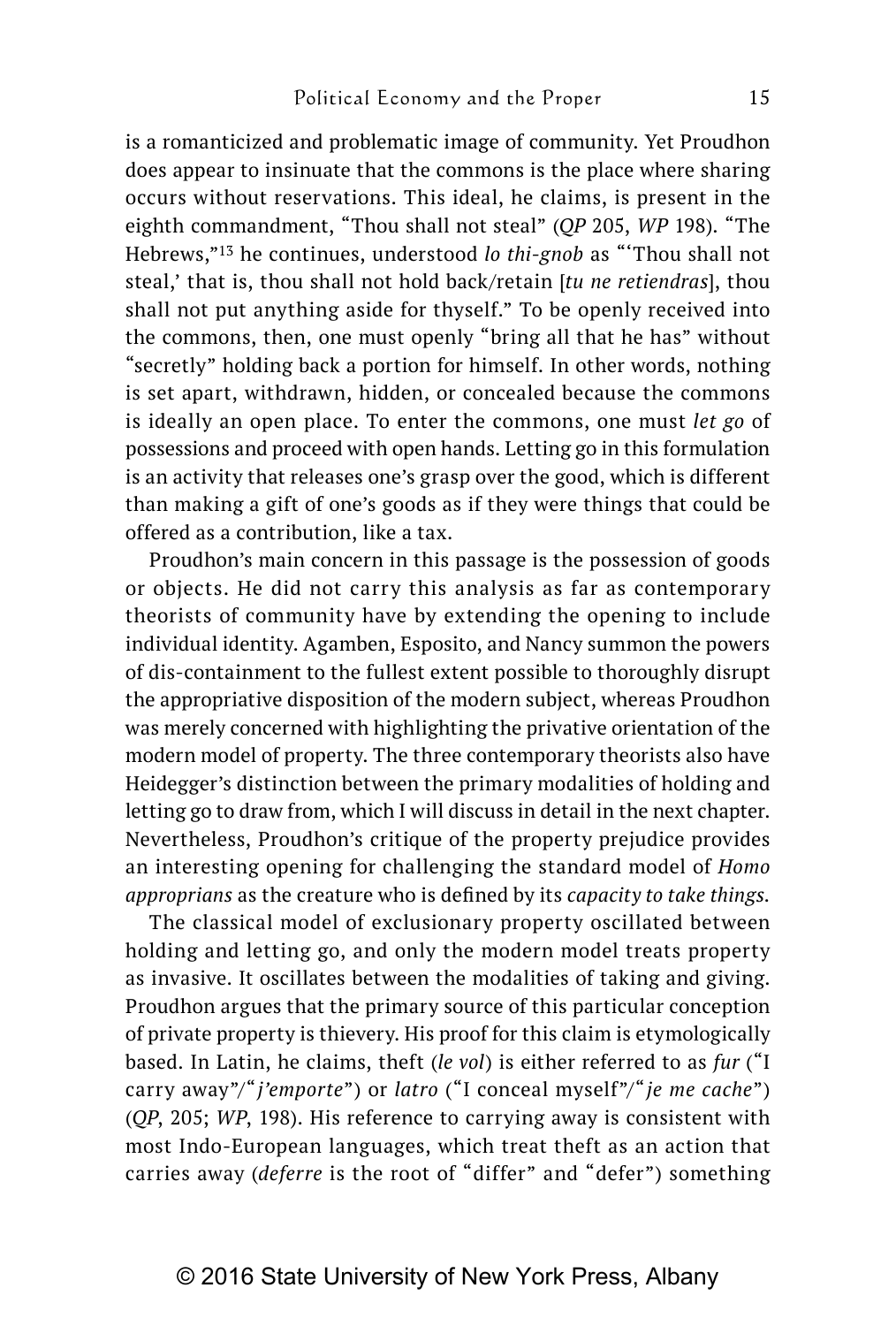from the commons. In this thieving sense of property, property is no longer constituted as holding something back from the commons in an exclusionary manner, but as taking something from the commons for oneself. It is an invasive action. This sense is also present in the second term*. Latro* translates as "robber" or "bandit." It stems from the Ancient Greek *latron*, who was a hired, noncitizen mercenary or anyone else who provided a service for pay. In legal terminology, "conceal" (concelare) is synonymous, but only indirectly connected, with *latitare*, which is an act of hiding away from creditors, that is, to lie hidden *(latere*) or "latent" in English). Like the differing act, larceny is an act that separates a good from the commons, carries it away, and converts it into a private good. The *latro* is an economic entity without political identity. A "robber," Proudhon argues, "is a man who conceals, carries away, and diverts a thing which does not appertain [*appartient*] to him in any manner whatsoever" (QP, 205;  $WP$ , 198).<sup>14</sup> In this act, the thief separates, conceals, and ultimately closes herself off from the commons. Thus, in both senses the thief rips and tears the commons apart, deprives it, and then hides the stolen object in her own private *oikos.* 

Proudhon even proclaims in sheer hyperbole that this modern conception of property took hold when the "*argot* of thieves" was standardized in the French language and then codified in French Law *(QP*, 205; *WP*, 198). His primary evidence is based in his misreading of the etymology of "the thief" (le voleur). Voler, he claims, derives from "*faire la vol*, from the Latin *vola*, palm of the hand, means to take [*prend*] all the tricks in a game of cards, so that the *voleur*, the thief, is the beneficiary who takes all, who gets the lion's share" (QP, 205; WP, 198).<sup>15</sup>

Although Proudhon's scholarship is wanting, he does provide an interesting interpretation of how property is conceived by modern liberal philosophy. He argues that the property prejudice leads us to treat property as something that is invasive and thus constituted through the modality of taking. The invasive model of property creates a new image of the commons. In the classical model, ownership derives from holding things back from the commons. The commons was not conceived of as the container of property, but as a place without property that was open and inclusive. But with the modern property prejudice and the invasive activity of *Homo approprians*, we end up with a perverted image of the commons. Common property is perpetually in conflict with private property. To protect or even enhance common property, it must invade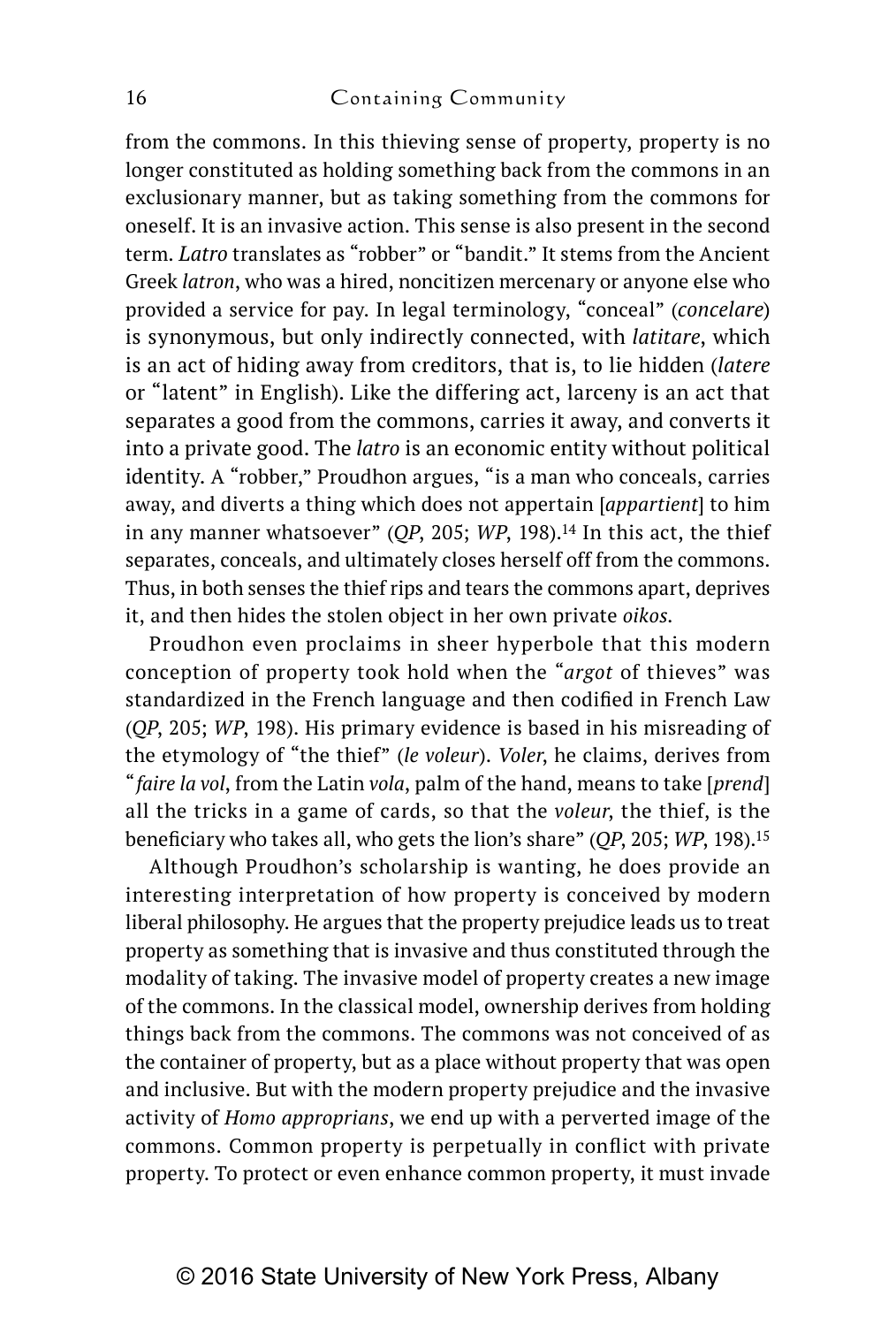and appropriate the private. But this is a proprietary, thus privative, notion of the commons, which is closed, exclusionary, and in the end  $11n$ common $16$ 

Today we really cannot speak of a commons, but of a public. In neoliberal discourse, the state steals from private owners to enhance the public. Nowhere is this reversal more apparent than in the neoliberal discourse of "taxpayers." A taxpayer, as opposed to a citizen, must pay a tribute on behalf of the public. Since private property reigns, the tribute is taken from the taxpayer. Politicians employ this rhetoric to continue their attack on the public sector and public property. But even mainstream left-wing political parties have succumbed to this reversal. When they demurely speak of taking taxes from the taxpayers, they justify it on the grounds that the taxes will be used in the interest of the public; in other words, they will be given back to the public. It is received not as a gift, but as a return on the investment.

\* \* \*

Notable social democratic interpreter of Locke, C. B. Macpherson, sheds additional light on the proprietary confusion. In *The Political Theory of Individualism*, he argues that seventeenth-century liberal democratic theory was based on the notion that an individual has a "possessive quality." The individual was conceived "as essentially the *proprietor* of his own *person* or *capacities*, owing nothing to society for them. The individual was seen neither as a moral whole, nor as a part of a larger social whole, but as an owner of himself. The relation of ownership, having become for more and more men the critically important relation determining their actual freedom and actual prospect of realizing their full potential, was read back into the nature of the individual. The individual, it was thought, is free inasmuch as he is *proprietor* of his *person* and *capacities*" (italics added, 1962: 3). As the "possessive market society" expanded, humans were not only defined by property, but their personal property was further divided between "labour products" and "possession of personality" (1962, 48). Personal freedom and autonomy now had two new preconditions: one must be in possession of and have control over oneself, and one must own the things in one's immediate world. This formulation resonates with Proudhon's reading of the proprietary confusion. For Macpherson it resulted in a complementary system of rights based on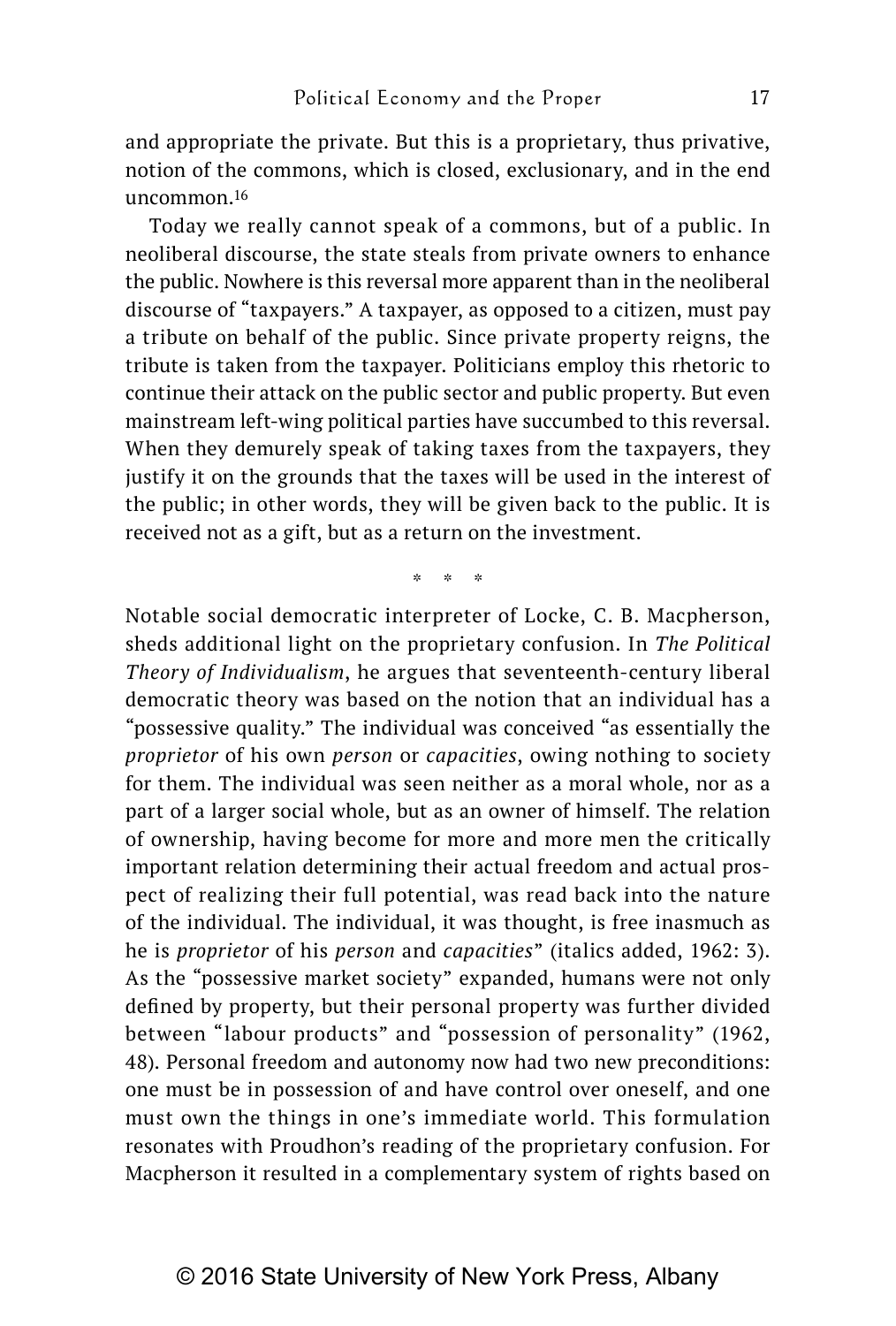property. The right to possess private property in things could only be secured when complemented by the right to possess one's own person. In advanced capitalism, this confusion is nearly complete, because now the possessive individual is conceived solely in the narrow sense of economic property (1978). Like Arendt, he partially attributes this reduction to how labor is treated as if it is one's "own" and exclusive property  $(1975, 97)$ .

As a representative of the New Left discourse of the 1960s and '70s, Macpherson sought a revised solution for socialism. He argued that this could only be accomplished by reversing the liberal framework of property. Property must be treated as a "right to not be excluded"; thus, the "means of labour" should become a "non-exclusive right" (1975, 98–99). Macpherson's claim rests on a distinction between property over things and property over oneself. Things should be distributed and shared across the community in a fair and just manner. Individual capacities, however, are personal and separate. They should not be confused with property over things.

Macpherson's solution falls within the "technological determinism thesis" Marx employed in the *Grundrisse* when he speculated that automated production could put an end to hard labor. Many in the New Left advanced this position in their euphoric celebration of the postindustrial society.17 Advances in industry gave rise, some thought, to a postscarcity era where the basic necessities for life could be provided to everyone. Industrial production could be fully "automated" and hard labor was no longer required to meet our basic needs. Humanity could be released from the shackles of labor, we could restrict the division of labor, and human capacities would no longer be converted into property. Thus, human capacities could be placed on the proper side of the political-economic scale and legally protected by the political right to individual autonomy.

Macpherson's thesis is situated in the discourses of the 1960s and '70s. We know that the utopian dream of a fully automated, utopian society where everyone was freed from the realm of necessities, the so-called knowledge economy, has not only failed to produce a liberated humanity, but it is been marked by even further economic polarization, environmental degradation, and global conflict. In Italy, the reception of the postindustrial thesis has been remarkably different than in North America. From the *Lotta Femminista* wages for housework campaign,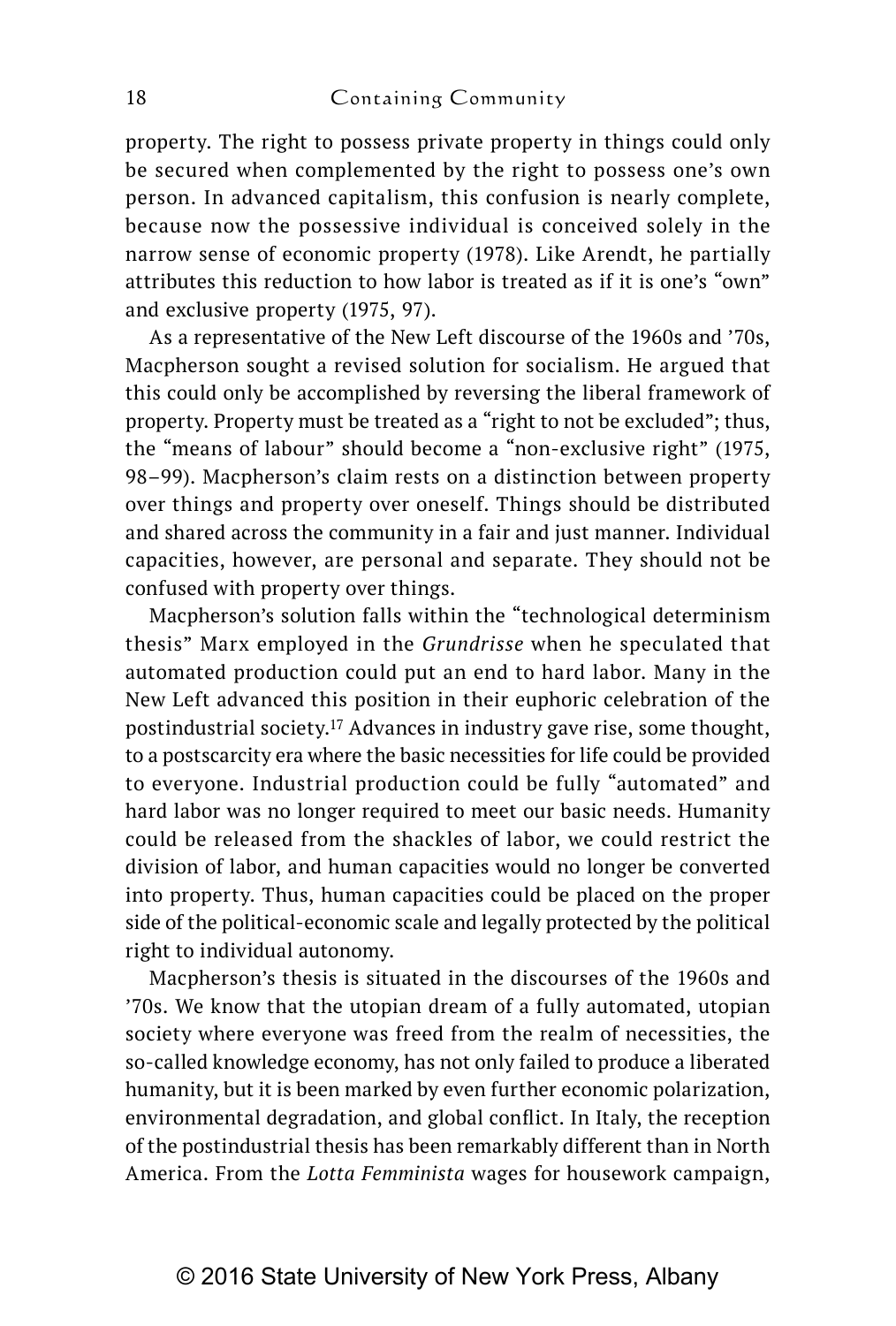to the broader post-*operaismo* campaign, radical Italian theorists have sought to rethink the revolutionary formula beyond the trappings of workerism (operaismo), and even beyond economism. Instead of conceiving of "immaterial labour" as liberating, many have argued that today most knowledge and emotional workers make up the growing masses of the precariat. If there is to be a liberating element in this type of work, it is the liberation from the machines and the *operativity*  of capitalism. This frees people from the slavery of the factories and opens new possibilities for thinking about a global movement in very different terms than the traditional theories of revolution. Hardt and Negri's "multitude," for example, represents a postworkerist model of the revolutionary subject. I mention this here because both Agamben and Nancy draw from this alternative reading of operativity in their work, only both do so while trying to radically disrupt the property prejudice.

\* \* \*

In the article I mentioned in the introduction to this chapter, Balibar interrogates the "reversal" of possessive individualism (2002). He also seeks to rectify the division of the possessive individual into economic and political property. He begins with a lengthy exegesis on Locke's model. At the core of this model, he argues, the possessive individual is defined as the "individual-qua-owner" (2002, 300). He then uses this model as a template to distinguish between three popular "reversals" of the "bourgeois worldview": Marx, Derrida, and Rousseau. I will focus only on the first two analyses.

The template of the possessive individual, Balibar argues, acts as an ideological front that distracts us from the exigency of the "collective subject." Since it is cut from the image of a private proprietor, we are less inclined to communal property, and thus to community. This explains why Marx appeals to "collective appropriation" to overturn private property (2002, 311). Marx's "speculative formulation," Balibar argues, is contingent on a "dialectical reversal": "the expropriation of the expropriators [as] an 'appropriation' by society and individuals in it of the very means and forms of the conditions of appropriation an 'appropriation of appropriation'"  $(2002, 310).$ <sup>18</sup> Translated, this means that when the appropriative apparatuses of capitalism—means of production, state, etc.—are collectively appropriated, and the expropriating class is itself expropriated, a new template is established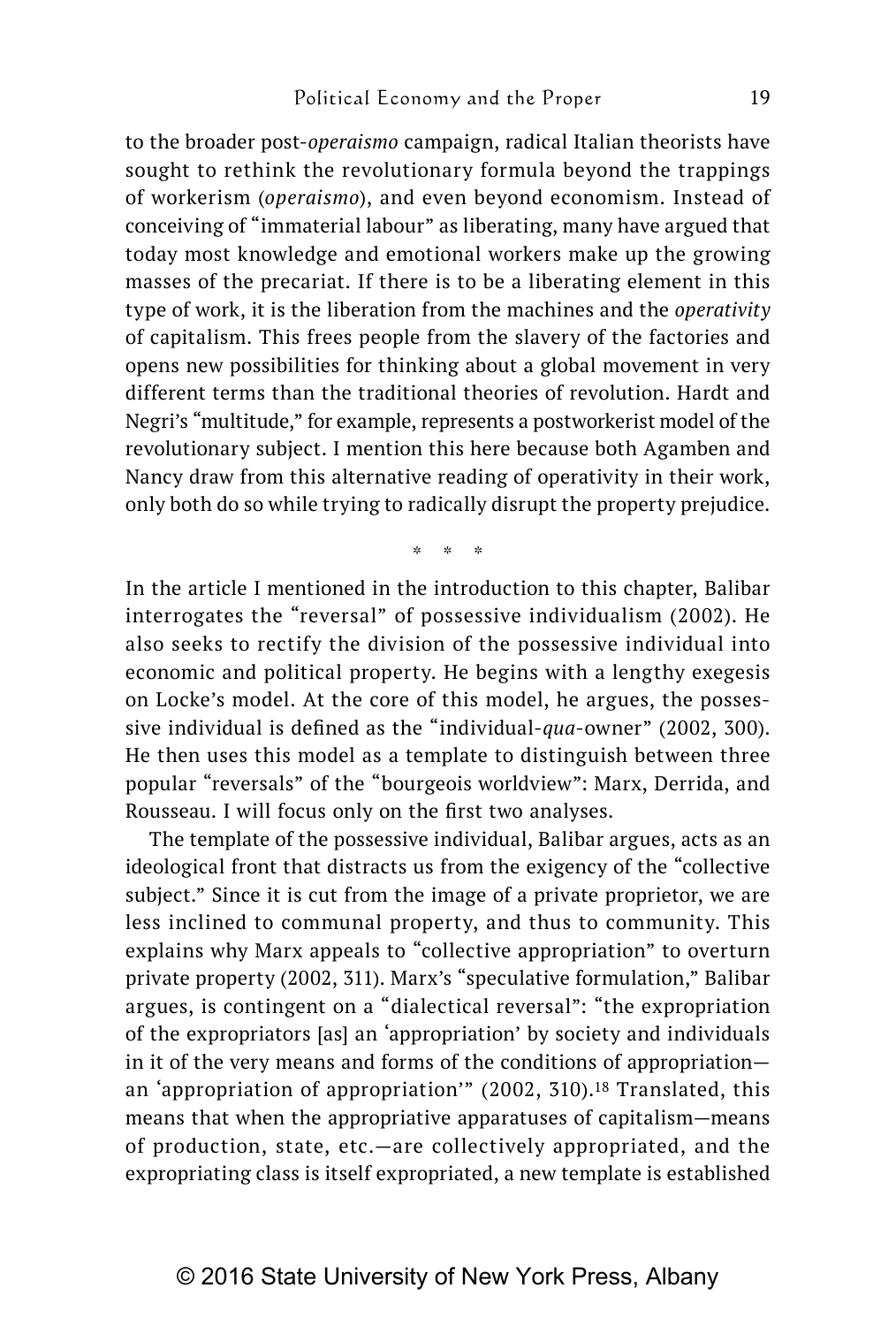for the proper. What "appropriation of appropriation" means, however, only makes sense in light of his critique of Derrida.

Balibar situates Derrida's "eschatological reversal" on the other end of the scale. Derrida's "ex-appropriation" merely deconstructs the proper. Balibar's argument rests on the same logic Marx used against Destutt de Tracy and Stirner. Derridean philosophy, he argues, is unsuitable for politics because it merely engages in the Heideggerian game of word association (2002, 313). Like Marx, he questions "the doublet of *property* and *propriety*" that results in a "more fundamental notion which is neither ap-propriation nor ex-propriation, but simply 'propriation'" (ibid.). This fits with "Heideggerian speculative etymology," which reads the "'event'" as "forever to come, unpredictable and incalculable" (Ibid., fn. 26).

Balibar strategically formulates this argument to deliver the normative claim that to oppose appropriation as the lever for radical transformation is to promote a radicalization of "alienation," by which he means a radicalization of difference (2002, 315). That is, without appropriation, subjects are left in the conditions where their identities are heteronymously determined. But is either Balibar's call for the collective appropriation of the appropriated or Derrida's ex-propriating propriation a solution for the *Homo approprians* of modern political economy?

Proponents of political economy usually, and often unintentionally, confuse personal identity and personal property when dealing with the difference between alienation and appropriation. This is evident in the various interpretations of Marx's essay on alienation. In *Lectures on Ideology and Utopia*, for example, Paul Ricoeur argues that mediated identity can only be realized through an "objectification" (Vergegenständlichung) process (1986, 36-39). A subject must first exteriorize its interior before it can re-interiorize it and realize its capacities. If this process is fluid and without external interruptions, the subject experiences it as "estrangement" (*Entäußerung*). Estrangement, he argues, is unavoidable given that the process takes place within our plural conditions. It only becomes "alienation" (*Entfremdung*) when an other takes a subject's externalization, appropriates it, and then treats it as if it were their own property.19

Ricoeur exaggerates the autonomous exigency in this dialectic. A laborer becomes alienated when she internalizes the heteronymous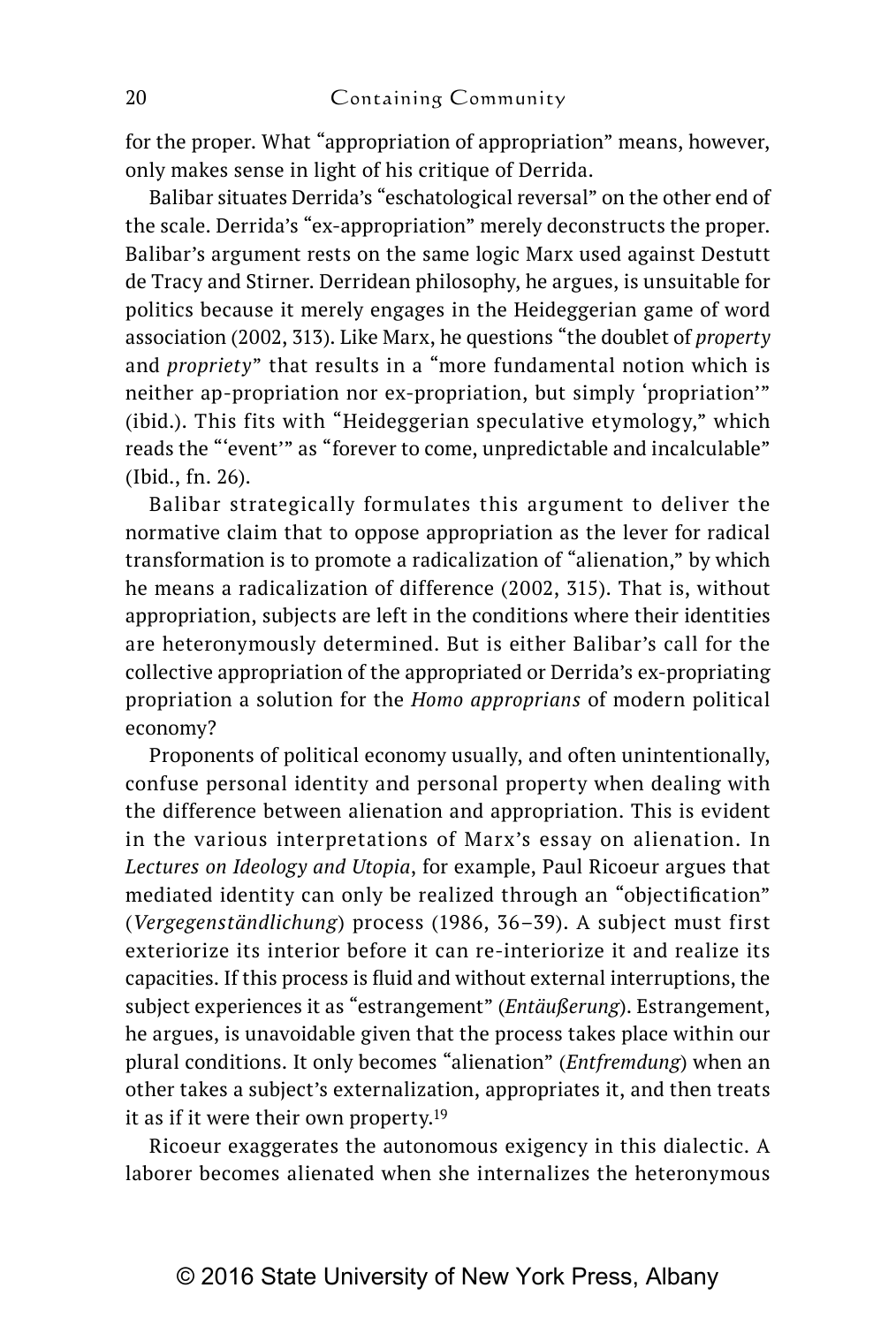and falsely identifies with it as if it is her own, which prevents her from asserting herself as a species-being  $(1986, 41-43)$ . Here species-being, especially in Marx's manuscript, represents the human capacity to objectify and appropriate. To develop one's capacities, cognitive and bodily, one must first objectify oneself and then, in the second instance, appropriate this objectification. When difference intervenes between the first and second instances, alienation takes place. When one's capacities are appropriated and made to serve another's interests, yet one still identifies with them as if they are one's own, one is no longer capable of autonomously asserting oneself—even if it is just "relatively autonomous," a catch phrase signifying the aporia of the theory of autonomy. One becomes deferential, even subservient. Many labor process theorists, ranging from Gramsci's early critique of Fordism to Harry Braverman's critique of Taylorism, have pointed to the alienating effects of capitalist division of labor between those who conceptualize and those that execute tasks. One's capacities, which form the very basis of one's species-being, become heteronymous and objectification becomes alienation. To appropriate appropriation, in this sense, would mean to appropriate the structures of authorization in order to allow for people to be in control of their own capabilities, to render them proper to themselves and nonalienating.

## II. The Dialectic of Alienation and Appropriation

In their political writings on community and the proper, Agamben, Esposito, and Nancy do not give Proudhon the attention he deserves. His early and crude ruminations on the property prejudice helped to establish a critical discourse on the role of property in mainstream political thinking that spans from the left to the right. We might even call Proudhon the progenitor of this critique. After over a 160 years, what Proudhon viewed as a mere prejudice has metamorphized into the comprehensive, axiomatic, and hegemonic dispositif of the proper. Each of the three contemporary philosophers challenges this dispositif on multiple fronts. It is based in the metaphysics of the subject, it reduces difference to sameness (or identity), it is trapped in the ontotheological search for an original foundation, it creates an inclusion/exclusion framework, and so on. Each likewise arrives at the same conclusion: because the dispositif of the proper creates a series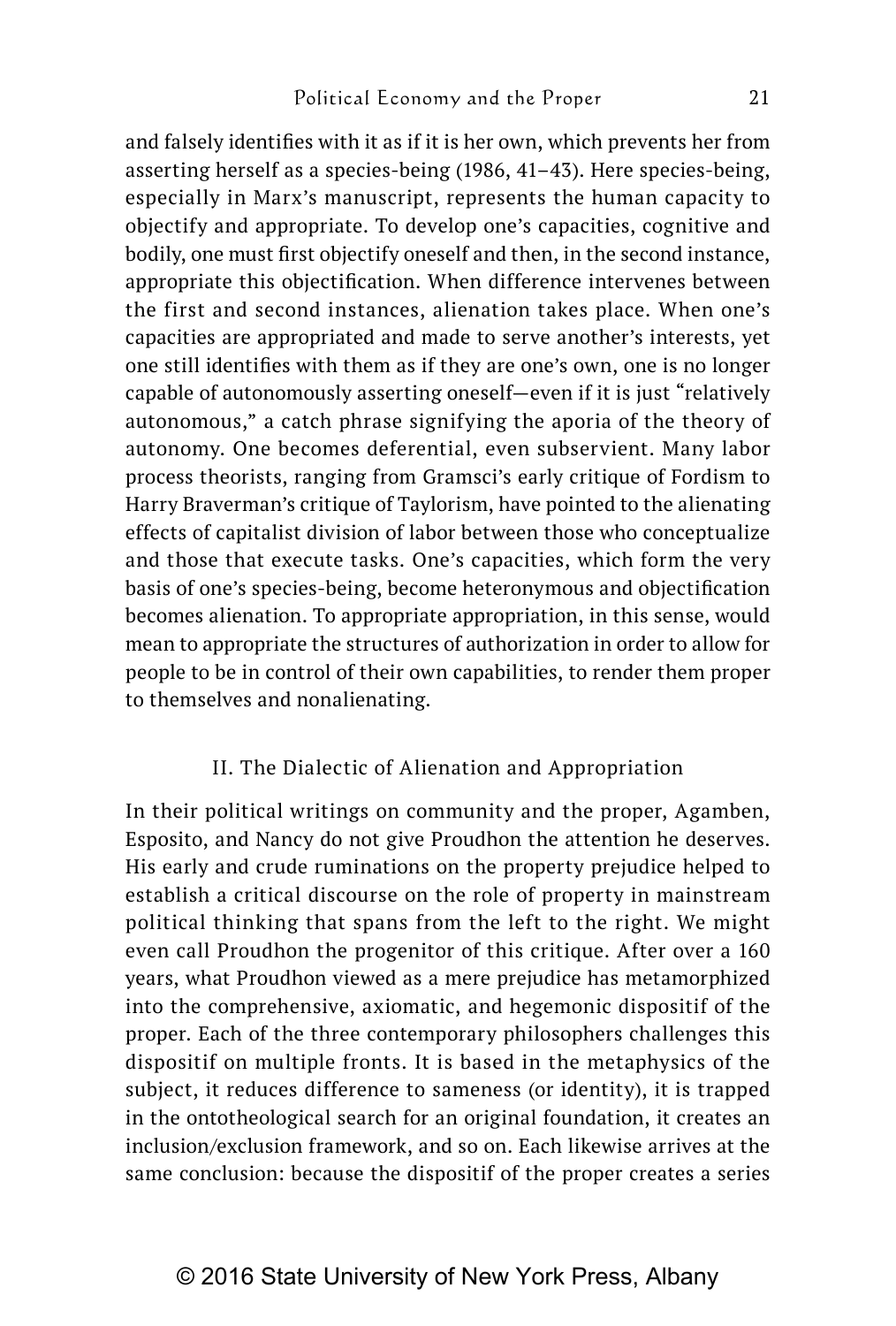of enclosures, it prevents us from thinking about relationships and thus community.

A predominant feature of the dispositif of the proper is the dialectic of alienation and appropriation. When community is conceived as the product of this dialectic, community is constituted through the collective act of negating, overcoming, and appropriating alienating conditions. This formula of negating the negation, the lack, is repeated in most theories of collective emancipation, including anti-imperialist, national liberation, feminist, queer, antiracist, and communist politics. Today, the target of appropriation carries well beyond concrete forms of economic property. The proper now extends into such abstracted forms as personal identity (rights discourse, theories of recognition, or other forms of identity politics), ideas (self-determination, autonomy, or intellectual property rights), bodies (birth control, euthanasia, or aesthetic freedom), and collective identities (strategic essentialism, national identities, or cultural patents). Even theories that openly concede that the subject, collective or individual, can never be rendered whole continue to work within the parameters set out by this dispositif. Appropriation continues to act as the horizon through which salvation can be obtained.

When community is conceptualized as the finished product of the dialectic of alienation and appropriation, it is reified. Traditionally, Esposito argues, community is treated as "the thing itself that is opposed to its own annihilation [proprio annientamento]" (CI, 146; CE, 136). As something that is realizable, the realness of community works to immunize us from the "explosion (or implosion) of the nothing," that is, from nihilism. Esposito argues this immunization imperative actually results in a nihilistic model of community. His argument, which is similar to Nancy's, is astute. When community is hypostatized and subjected to the dialectic of alienation and appropriation, we are expected to commit a twofold act of appropriation to qualify as proper members of a community. By characterizing community as a thing, and not just a simple nomination for relationships, each is expected to appropriate not only property but the community itself. This second appropriation constitutes the right, even privilege, to claim partial ownership over the community. Without this second appropriative act—possibly the symbolic appropriation that completes the productive appropriation in Nancy's analysis—each would be merely engaged in an individualistic act of appropriation, which is the commonplace characterization of nihilism.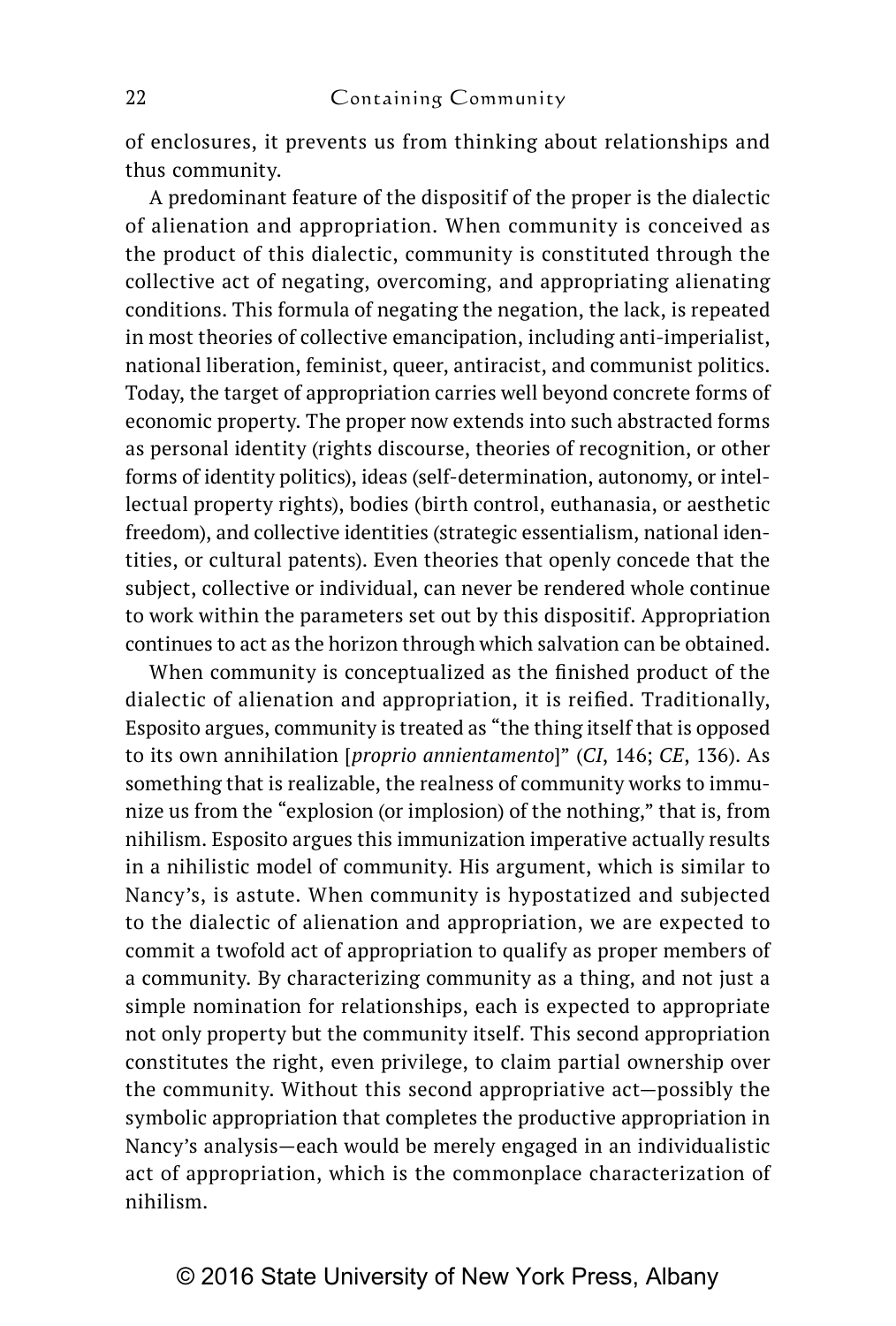Nowhere is this collective nihilism more apparent than in the tautology of participation and sharing that factors in most revolutionary formulas: each revolutionary member must participate *in* the taking while simultaneously taking part *of* the participative activity. The former requirement is easier to comprehend: each must be a participant in the taking of expropriated materials, alienated identity, the state, and so on. Each takes her share of, appropriates, what had previously been taken away from her. As an end in itself, this activity is not conducive to community because it is primarily conducted for private, and often disparate and antithetical, purposes; that is, if it serves a purpose at all. For example, during riots participants engage in fleeting appropriative acts that are not translated into a properly communal action. They seek neither to transform their relationships with each other into communal relations, nor to transform their broader circumstances of shared privation into communal conditions. They merely invert the dispositif of the proper and dramatize it on a collective scale. The resulting mayhem simply reconfigures the already divisive conditions that are a byproduct of the collective nihilism that marks our times.

In the standard narrative, nihilism is contained when taking occurs on a communal scale. Each participant must appropriate the collective activity and make it proper to herself, that is, to appropriate her relationships, to take ownership over them, and to become a coproprietor of her relationships with others. Everyone must have a share in the participative activity itself. Sharing is the modality, the basis, and the bond of communal relationships. Without this shared element—sharing out, sharing in, and ultimately sharing with—appropriation remains uncommon. Without sharing, each participant engages in a negative act of appropriation that is private, individualistic, and antisocial. Esposito claims this merely amounts to a "division without sharing" (CI, 13; CE, 28).

The question these philosophers force us to address is: Doesn't this twofold appropriation absorb and nullify the division that defines our commonality? That is, doesn't it produce a condition of sharing without division? This raises another question. How can each participant appropriate the community without annihilating it, or, conversely, how can each participant be appropriated by community without being completely absorbed, and thus annihilated, by it? Either way, containing community or being contained by community creates a serious aporia for the dialectic of alienation and appropriation. This aporia is found in all zero-sum formulations of this problematic that are promoted by